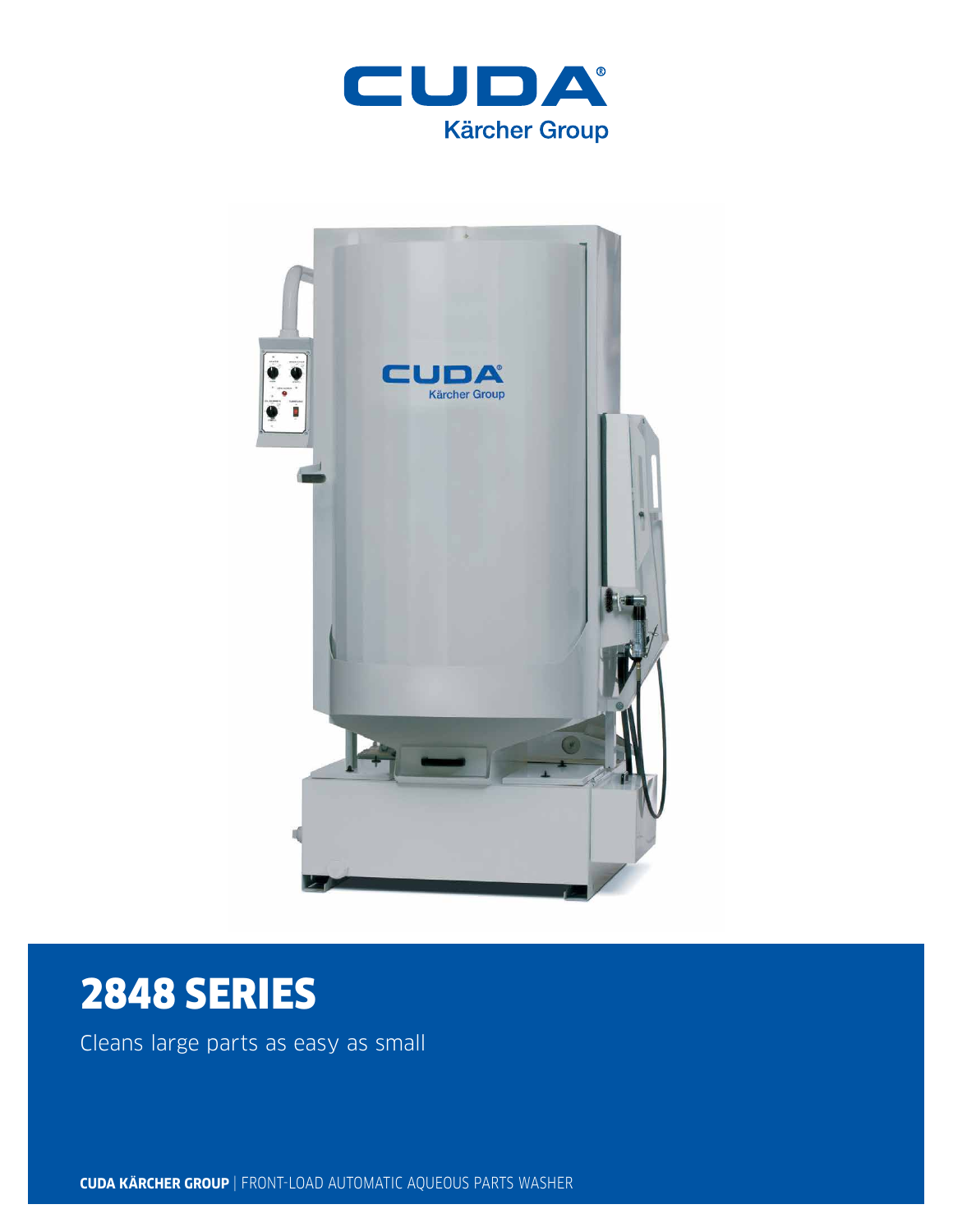# 2848 SERIES



# **Cleans large parts as easy as small**

The Cuda 2848 features a turntable diameter of 28-inches, working height of 48-inches, and load capacity of 1000 lbs. The 2848 Series is equipped with a 5 HP vertical seal-less pump producing 110 GPM at 50 PSI.

### **Aqueous parts washers clean faster and better without using harmful solvents!**

Cuda automatic parts washers provide a safe and efficient solution to cleaning parts because they don't use harmful cleaning solvents to clean. Our automatic parts washers also provide a time-saving, easy parts cleaning solution for your staff allowing them to simultaneously clean parts while performing other tasks.





### **<sup>1</sup> Retractable for Versatility**

■ Retractable intermediate spray arm rotates down to clean small parts with or without the optional double-basket.

#### **2 Compact Footprint**

- Space saving roll-in door allows easy access to the wash chamber.
- Reduces footprint over other traditional parts washers.
- Roll-in door prevents wash solution from dripping on the shop floor.

# **<sup>3</sup> Customize and Accessorize**

■ Customize your parts washer to your specific needs, like with this deluxe kit, so washing becomes the easiest part of the work day.

# **<sup>4</sup> Detergents Extend Your Warranty**

■ The 90-day labor warranty for all Cuda Kärcher Group parts washers is automatically extended to a 1-year labor warranty with exclusive use of our solvent free detergents. Our parts washers are also covered by a 1-year parts warranty.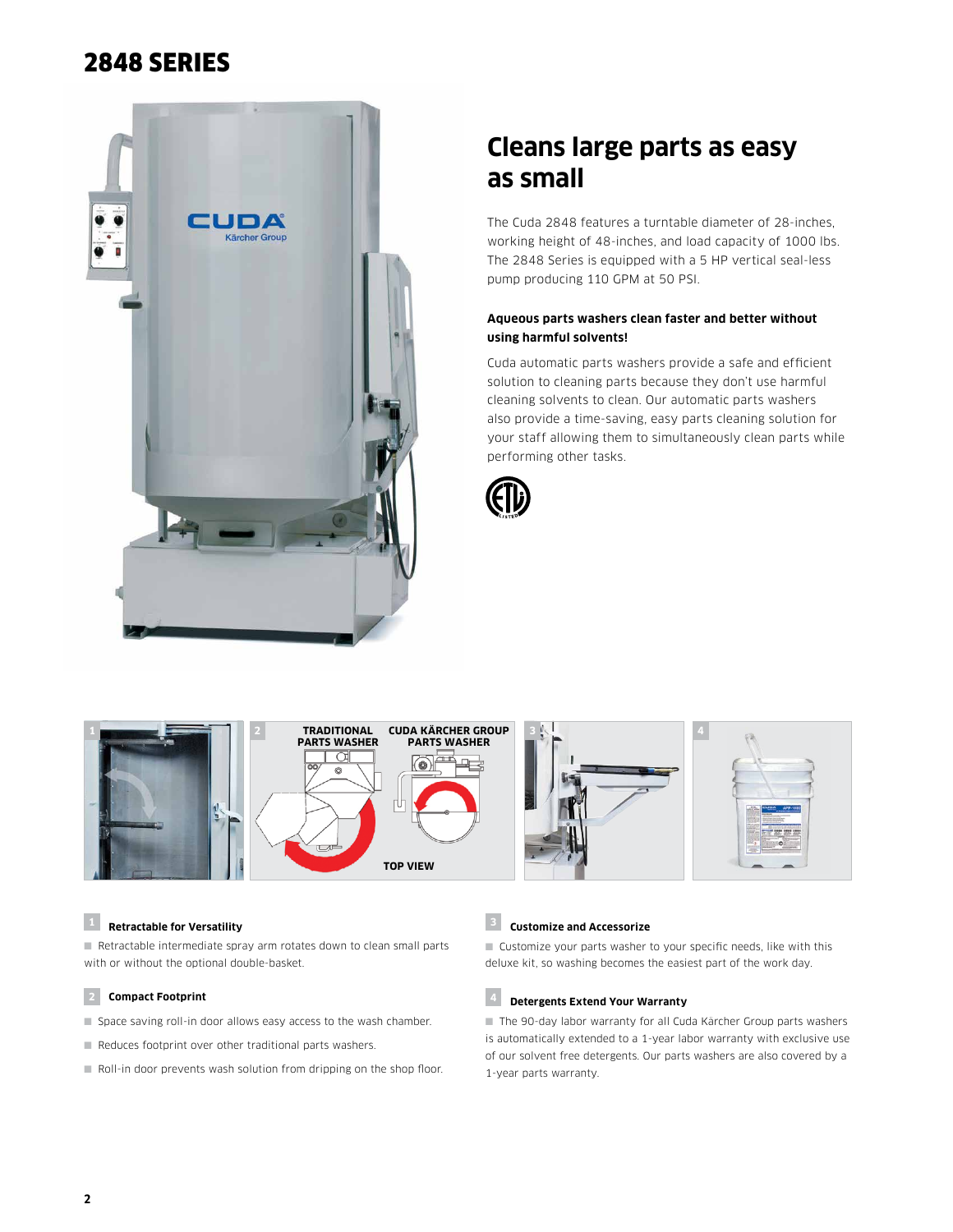# TECHNICAL DATA AND EQUIPMENT

#### **Front-Load Series Comparison**



#### **Features**

- Vertical / Seal-less Pump: 5 HP / 110 GPM / 50 PSI
- 1,000 Lbs. Load Capacity, determined with
- even weight distribution
- 50 Gal. Sump Capacity
- 9 kW Heater
- Automatic Oil Skimmer
- Low Water Shutdown
- $M$ Machine: 51"L x 50"W x 88"H
- Shipping:  $66"L \times 57"W \times 95"H$

| Technical data                                                                                                                      |                            |                       |                           |         |                   |               |  |  |
|-------------------------------------------------------------------------------------------------------------------------------------|----------------------------|-----------------------|---------------------------|---------|-------------------|---------------|--|--|
| Model                                                                                                                               | Part No.                   | <b>Working Height</b> | <b>Turntable Diameter</b> | Volt/PH | <b>Total Amps</b> | Ship Wt (lbs) |  |  |
| <b>Standard Models</b>                                                                                                              |                            |                       |                           |         |                   |               |  |  |
| 2848                                                                                                                                | $1.043 - 421.0 \downarrow$ | 48"                   | 28"                       | 208/1   | 64                | 1065          |  |  |
| 2848                                                                                                                                | 1.043-422.0                | 48"                   | 28"                       | 230/1   | 58                | 1065          |  |  |
| 2848                                                                                                                                | 1.043-394.0                | 48"                   | 28"                       | 230/3   | 36                | 1065          |  |  |
| 2848                                                                                                                                | 1.043-423.0                | 48"                   | 28"                       | 208/3   | 40                | 1065          |  |  |
| 2848                                                                                                                                | 1.043-424.0                | 48"                   | 28"                       | 460/3   | 17                | 1065          |  |  |
| 2848                                                                                                                                | 1.043-425.0                | 48"                   | 28"                       | 575/3   | 14                | 1065          |  |  |
| <b>Stainless Steel Models</b>                                                                                                       |                            |                       |                           |         |                   |               |  |  |
| 2848                                                                                                                                | 1.043-481.0                | 48"                   | 28"                       | 208/1   | 64                | 1065          |  |  |
| 2848                                                                                                                                | 1.043-482.0                | 48"                   | 28"                       | 230/1   | 58                | 1065          |  |  |
| 2848                                                                                                                                | 1.043-480.0                | 48"                   | 28"                       | 230/3   | 36                | 1065          |  |  |
| 2848                                                                                                                                | 1.043-483.0                | 48"                   | 28"                       | 208/3   | 40                | 1065          |  |  |
| 2848                                                                                                                                | 1.043-484.0                | 48"                   | 28"                       | 460/3   | 17                | 1065          |  |  |
| 2848                                                                                                                                | 1.043-485.0                | 48"                   | 28"                       | 575/3   | 14                | 1065          |  |  |
| NOTE: All stainless steel models come with standard cast nump. All wetted surfaces are stainless steel + Longer lead time may apply |                            |                       |                           |         |                   |               |  |  |

NOTE: All stainless steel models come with standard cast pump. All wetted surfaces are stainless steel. ‡ Longer lead time may apply.

### **Standard Accessories**

**Part No. Description**

8.915-493.0 Preferred Options Package - Contains Parts Tree, Small Parts Basket, Containment Ring, Oil-Drain Container

| <b>Optional Accessories</b> |                                                       |             |                                                 |  |  |  |
|-----------------------------|-------------------------------------------------------|-------------|-------------------------------------------------|--|--|--|
| Part No.                    | Description                                           | Part No.    | <b>Description</b>                              |  |  |  |
| 8.915-113.0                 | Automatic Water Fill                                  | 8.725-267.0 | Heater Timer 24 hour 7 day                      |  |  |  |
| 8.705-957.0                 | 28" Containment Ring                                  | 8.725-268.0 | Heater Timer & Skimmer 24 hour 7 day            |  |  |  |
| 8.915-378.0                 | Filtration                                            | 8.922-951.0 | Stainless Steel Handle Kit, assembled           |  |  |  |
| 8.915-379.0                 | Filtration & Sump Sweep                               | 8.924-172.0 | Oil Drain Container                             |  |  |  |
| 8.916-114.0                 | 12" Height Extension                                  | 9.802-283.0 | Hour Meter                                      |  |  |  |
| 8.922-036.0                 | 12" Stainless Steel Height Extension                  | 8.915-585.0 | PK-100D Sump Cleaner                            |  |  |  |
| 8.915-316.0                 | 60 Mesh Insert for Debris Screen Tray                 | 8.709-145.0 | PK-100D Filter Bag                              |  |  |  |
| 8.915-124.0                 | 4 Hook Parts Tree                                     | 8.731-254.0 | Light Duty Small Parts Basket (8" x 8" x 4")    |  |  |  |
| 8.915-352.0                 | Two-Tier Turntable ●                                  | 9.102-237.0 | Lid for Light Duty Small Parts Basket           |  |  |  |
| 8.707-034.0                 | Wastewater Drum Evaporator Belt                       | 8.753-825.0 | Light Duty Medium Parts Basket (16" x 12" x 6") |  |  |  |
| 8.901-881.0                 | Deluxe Kit: Detail and Power Brush with Side Sink and | 9.102-230.0 | Lid for Light Duty Medium Parts Basket          |  |  |  |
|                             | Side Sump                                             | 8.723-214.0 | Gray Spray Paint                                |  |  |  |

l Requires Light Duty Small Parts Basket and Containment Ring sold separately, not for height extended machines